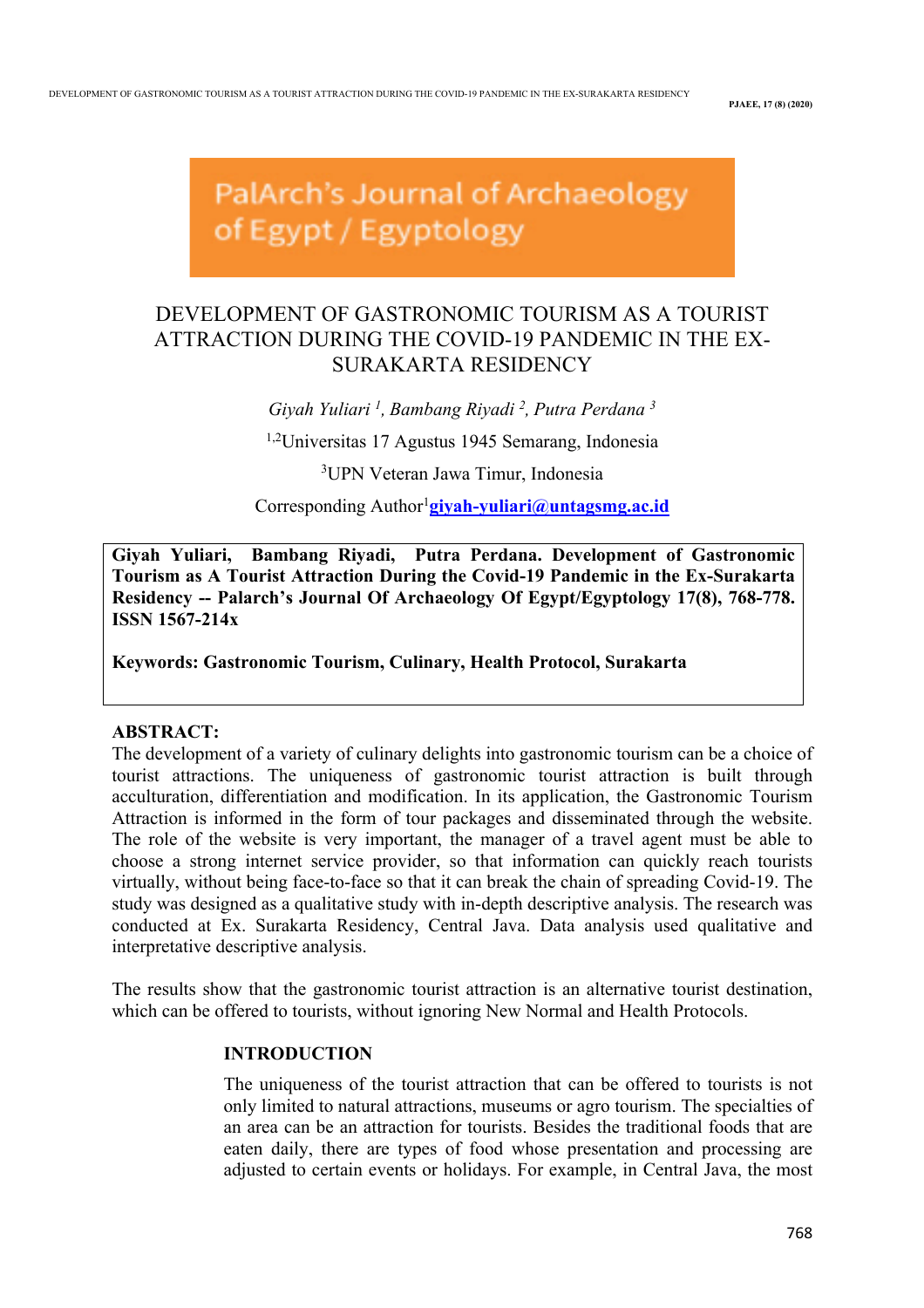popular dish served is Lontong Opor. The Weddings, birth of a child, thanksgiving for getting happiness, having dishes, how to serve food and different types of food. Each region has a different name and way of serving and types of food. For example, the 7 months program for children in the womb, almost all regions in Indonesia carry out this event with different types of food and events. In Central Java this event is often referred to as "Tingkepan". In this event, there are several stages that pregnant women must go through. The type of food served is only available at "Tingkepan". This event is awaited by many people, especially neighbors, friends and close relatives because the special food offerings are only available at the "Tingkepan" event. This is a culture that can be packaged as a gastronomic tourist attraction (Purwaning Tyas, 2017).

Tourists make tourist visits to a tourist destination not only for recreation but more focus on visits to food producers, tasting traditional foods, participating in food and beverage festivals, visiting restaurants at a tourist spot, observing how to process, cook and serve a dish. understanding culinary tourism, tourists visit a tourist destination with the aim of just trying to taste the specialties of an area be it in a city or in a village(Sormaz et al., 2016).The creativity and innovation that are currently being developed and seem to be a model for gastronomic tourism development is the presence of the Papringan market in Temanggung, Central Java. This market is very unique because the goods sold come from the village, including traditional food from the Temanggung area, as well as sellers in traditional dress that depict the atmosphere of rural life. The transaction method is also unique, buyers exchange rupiah currency for coins that have been designed like ancient coins, to transact like ancient currency. The location is under a shady bamboo tree. This market is opened only on certain days according to the beliefs of the people in the area. Based on observations, this market is visited not only by local residents but also tourists from outside the city. Even tourists from other areas, are willing to wait to be able to visit the Papringan market. Tourists who want to experience a rural atmosphere also want to enjoy traditional food and how to cook and serve it(Fauzyah & Franzia, 2018).

This activity can involve all villagers, because it sells what is done in their daily life. Besides that, the residents benefit greatly because they can increase their income, which in turn will improve the welfare of their families. The success achieved by Papringan Market Innovation has been followed by many other regions and even many gastronomic tourist attractions, featuring traditional dishes packed with a rural or kinship atmosphere, it is hoped that visitors can reminisce with traditional food and a comfortable atmosphere. The development of gastronomic tourism with almost the same packaging, both the service model and the type of food offered, can result in gastronomic tourists becoming bored which will eventually be abandoned. Therefore, the everchanging gastronomic tourism packaging does not bore tourists and will be an alternative choice as gastronomic tourism (Besra, 2012).

The existence of Covid-19 has made all efforts related to tourist visits reduced or even nonexistent. All tourist attractions are affected and cannot attract as many gastronomic tourists, because all tourists must comply with health protocols as well as restrictions on visits to tourist destinations by the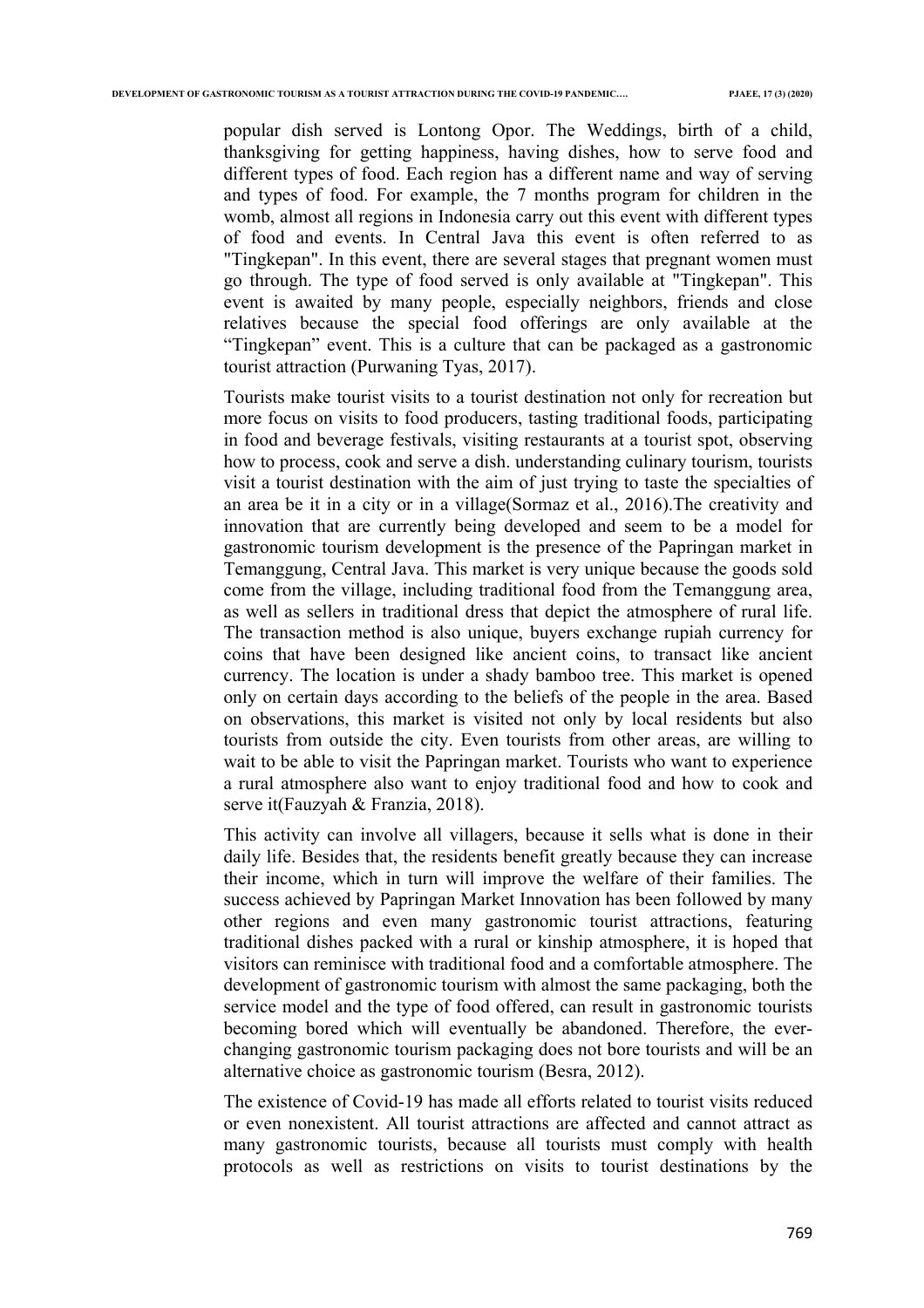government (Kemenkes RI, 2020) Some regions have implemented government regulations by limiting visits to tourist destinations as well as strict application of health protocols, in order to break the chain of Covid-19 spread, until when will Covid-19 end, no one knows. However, tourism business should not stopping, especially gastronomic tourism. Even though the Indonesian government has not implemented a lockdown, the large-scale social restrictions (PSBB) have had a very significant impact, especially the income of people engaged in tourism service bureaus, hotels and tourist visits. A solution must be found immediately, so that tourists can visit tourist attractions that are of interest in a safe and healthy manner.

The problem is how the solution is so that gastronomic tourism can develop, and in the end it can improve people's welfare. Is there any gastronomic the best travel. How do to achieve superior gastronomic tourism so that it can compete in the international world. The Covid-19 pandemic, does not mean tourist activities stop, a solution must be found, it must be found a solution, so that tourists are excited to return to visit gastronomic tourist attractions. Is there a guarantee that tourists are safe and healthy during their visit to tourist destinations. The purpose of this paper is to find the right solution so that gastronomic tourism can develop, and can attract as many gastronomic tourists as possible to visit gastronomic tourist destinations while still paying attention to health protocols. Besides that, it is also to find out superior gastronomic tourism, in order to compete in the international arena, as well as the application of health protocols.

#### **LITERATURE REVIEW AND HYPOTHESIS**

In the discussion of gastronomic tourist attraction, a theoretical approach is used, referring to the generic strategy of M.E. Porter (Generic Strategy). According to M.E. Porters of a business will gain a competitive advantage when implementing one of the following generic strategies.



**Figure 1** Chart of Tree Generic Strategies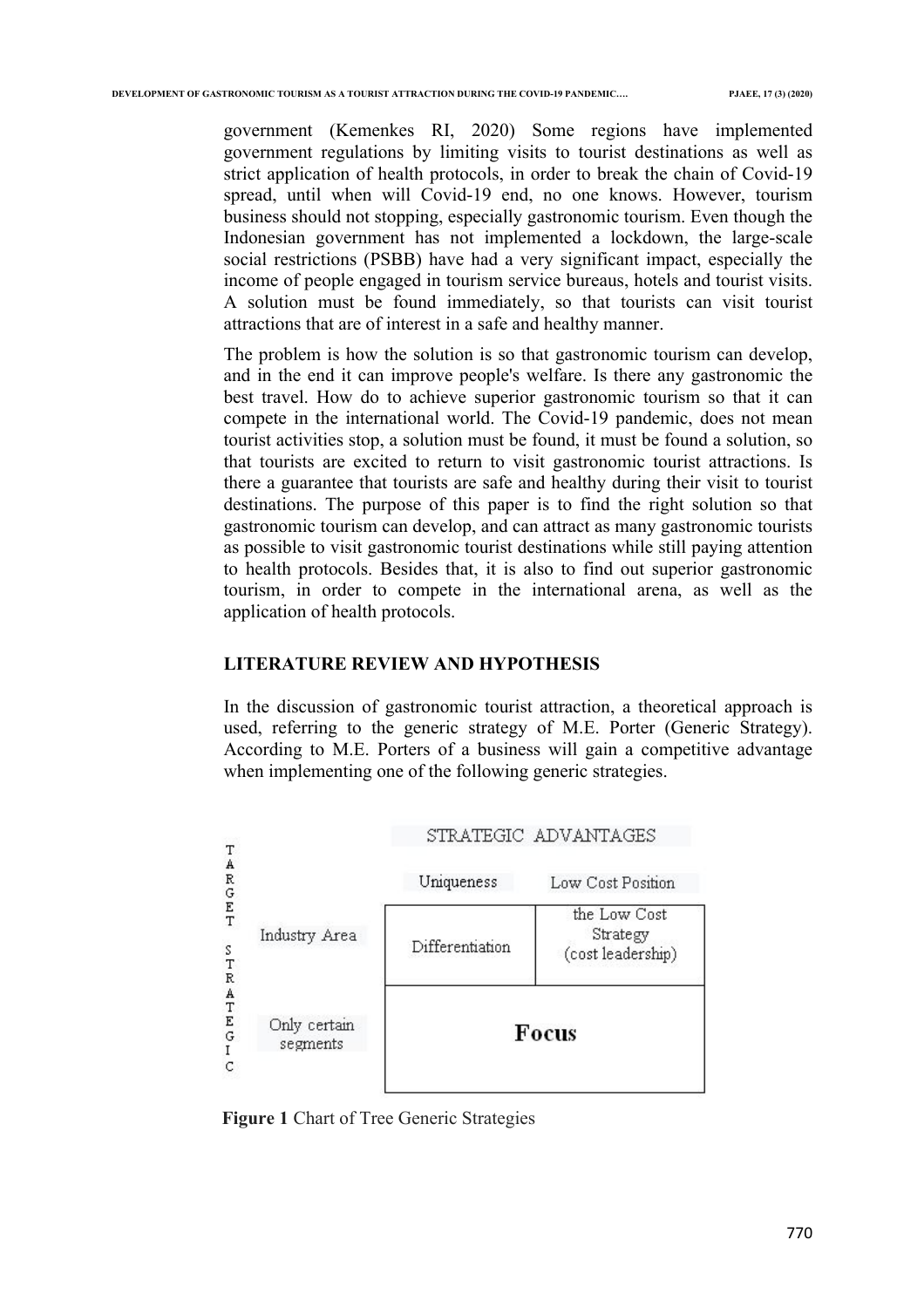The strategy that can be taken is the Low Cost Strategy (cost leadership), this strategy is used for businesses that produce standard products. Differentiation strategy is the application of a business strategy whose consumers pay attention to differences in the same product. It used to build the advantages of a business with a certain segment. The strategy that suits gastronomic tourism is a differentiation strategy because the taste of the recipes is a reference for gastronomic tourists visiting gastronomic tourist destinations. The weaknesses of the differentiation strategy are prone to imitation. Therefore, in this strategy, renewal or innovation in order to be different from its competitors plays an important role and must be continuously carried out in order to always excel. Focus strategy is used to select specific targets can use a differentiation strategy or a comprehensive cost advantage (Michael E.Porter, 1987).

#### **RESEARCH METHODOLOGY**

The basis of this paper is research on gastronomy at Ex. Surakarta Residency, which has the most types of culinary in Indonesia. The research method used is qualitative research. This type of research can describe the phenomena that occur in the object of research (Hamilton & Finley, 2020).The data needed are primary data and secondary data. Primary data were obtained from direct sources, using purpusive methods to select informants. The person chosen is a person who knows about gastronomic travel issues. For example, traditional restaurant entrepreneurs, people engaged in gastronomic tourism Secondary data is obtained from discussions, studies, literature, related documents and notes, documentation in the form of photos, video recordings, which can be used as supporting research data (Gunawan, 2016).

Primary data collection method uses direct observation of the object under study. Sampling was purposeful sampling and the sample was selected depending on the purpose of the study and did not pay attention to generalist abilities (Sugiyono, 2014). The research was conducted at Ex. Surakarta Residency. Especially in the city of Surakarta / Solo. In data analysis used descriptive qualitative and interpretative analysis.

## **RESULT & DISCUSSION**

Ex. Surakarta Residency, has a type of gastronomic tourism that comes from various sources, for example from the history of a place, related to beliefs or religions, community culture, natural conditions and government policies. The city of Surakarta, which used to be the capital of the Kasunan Surakarta Hadiningrat kingdom, has a special culinary delicacy, Nasi Liwet. This type of culinary is written in an ancient book entitled Serat Centhini in 1819, the process of cooking Nasi Liwet has also been described in the book. This food comes from ordinary people, from Menuran Village, Baki District, Sukoharjo Regency(González Santa Cruz et al., 2019).

The community started trying to sell the Nasi Liwet around 1934 in the Solo area, it turns out that the people of Solo and its surroundings have a taste for simple and nutritious Nasi Liwet dishes, all the ingredients are in the area and it's easy to make. Finally, almost every day the group of Nasi Liwet sellers sells in the Solo area. The next development is the concentration of Nasi Liwet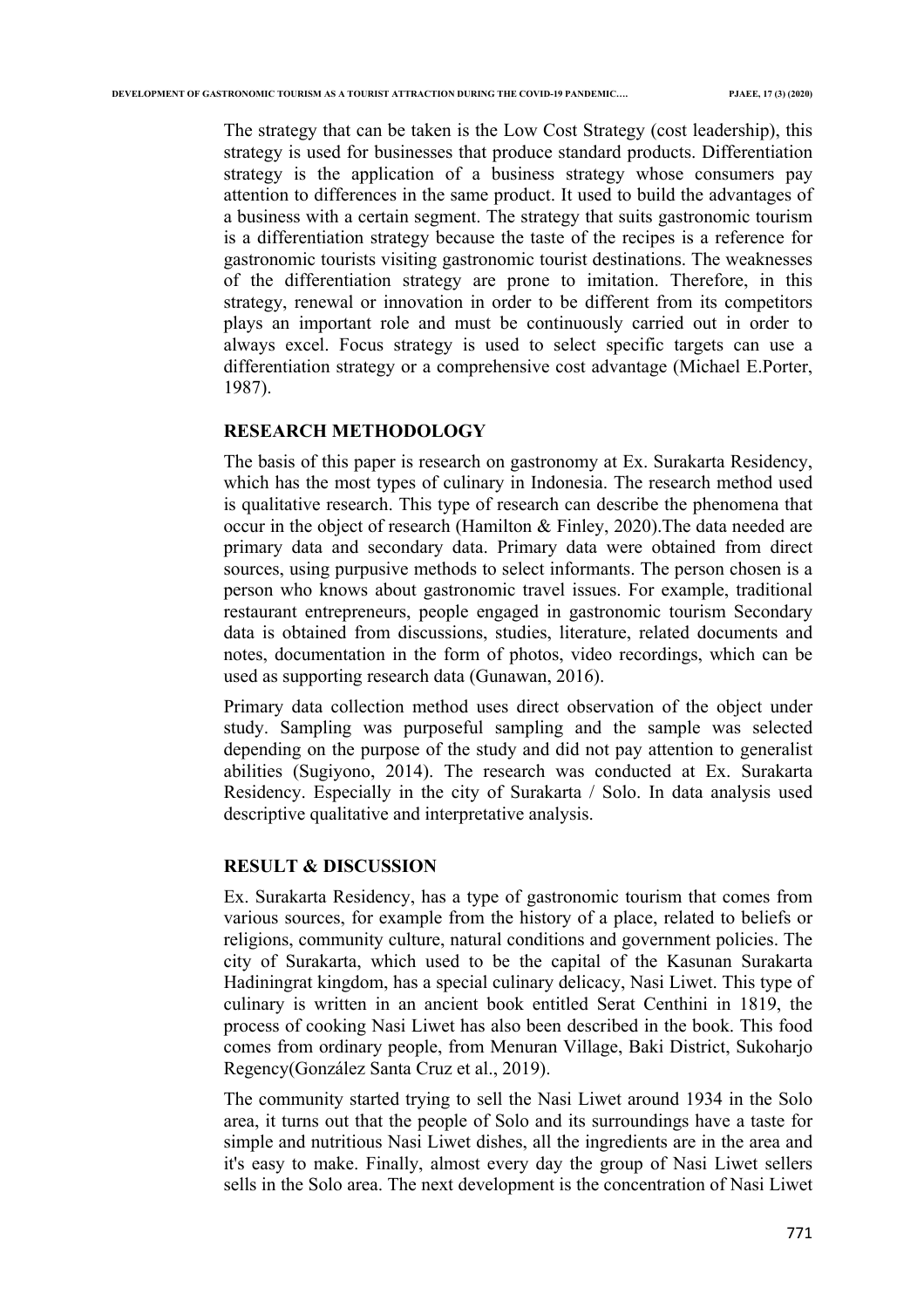sellers in the Solo area, which makes Nasi Liwet famous as a culinary delicacy from Solo.

For the people of Solo, Nasi Liwet is also a repellent for reinforcements, when an earthquake, flood, volcanic eruption occurs, Nasi Liwet food is provided during salvation. Currently Nasi Liwet is one of the prestigious culinary delights that are always sought after at important banquet events both in the region and in the center of government (Berbel-Pineda et al., 2020). Culinary Nasi Liwet is one of the attractions for gastronomic tourists, especially foreign tourists. The foreign tourists not only taste but also ask to be taught how to make Nasi Liwet. Then there are gastronomic tour packages in the city of Solo. The organizers of this package are local communities (Luoh et al., 2020).

This is in accordance with the local government policy that each region is allowed to describe its uniqueness in the tourism sector. This policy is of course very beneficial for the community because there is additional income. Based on the description above, gastronomic tourism is very attractive to tourists, both domestic and foreign, and even determines the tourist destinations chosen by tourists(Pérez Gálvez et al., 2017).Gastronomic tourism development cannot be done through one approach but many approaches. For example, the marketing approach requires guides and travel agents who have the ability and experience in the field of gastronomic tourism. The role of excellent service plays an important role. In addition, networks with travel agents must be developed so that information about gastronomic tourism can be accepted by prospective gastronomic tourists.

Referring to the model expressed by Sormaz et al. (2016), the development of gastronomic tourism involves many approach, in this model the authors add four approaches, Internet Service Provider, Acculturation, Food Recipes and Health Protocols. Tourists who visit tourist attractions must be protected. During the Covid-19 Pandemic, it was very dangerous for the health of tourists who did not comply with health protocols. During the Covid-19 pandemic, all tourist attractions in Indonesia did not receive tourist visits. The impact of tourist visits has dropped dramatically between 850 million to 1.1 billion, revenue from the tourism sector has fallen between US \$ 910 to 1,200 billion, the loss of employment in the tourism sector is between 100-1200 million, if this continues it could destroy the Indonesian economy (Rusiawan, 2020)

The policy carried out by the government does not lockdown, does not prohibit its citizens from visiting a place, as well as does not close the country's borders with other countries. Government policy implements largescale social restrictions. In this policy, the public can carry out activities by following health protocols, social distancing, using masks and washing hands. With this policy, tourist visits have begun to reopen, the rules applied in addition to Social Distancing, wear hand washing masks, all tourists who enter the tourist attraction area must have their temperature measured, not to exceed 36.50 to 37.5 0 Celsius. This rule is for all those engaged in tourism, both tourists and tourist services (Silalahi, 2020).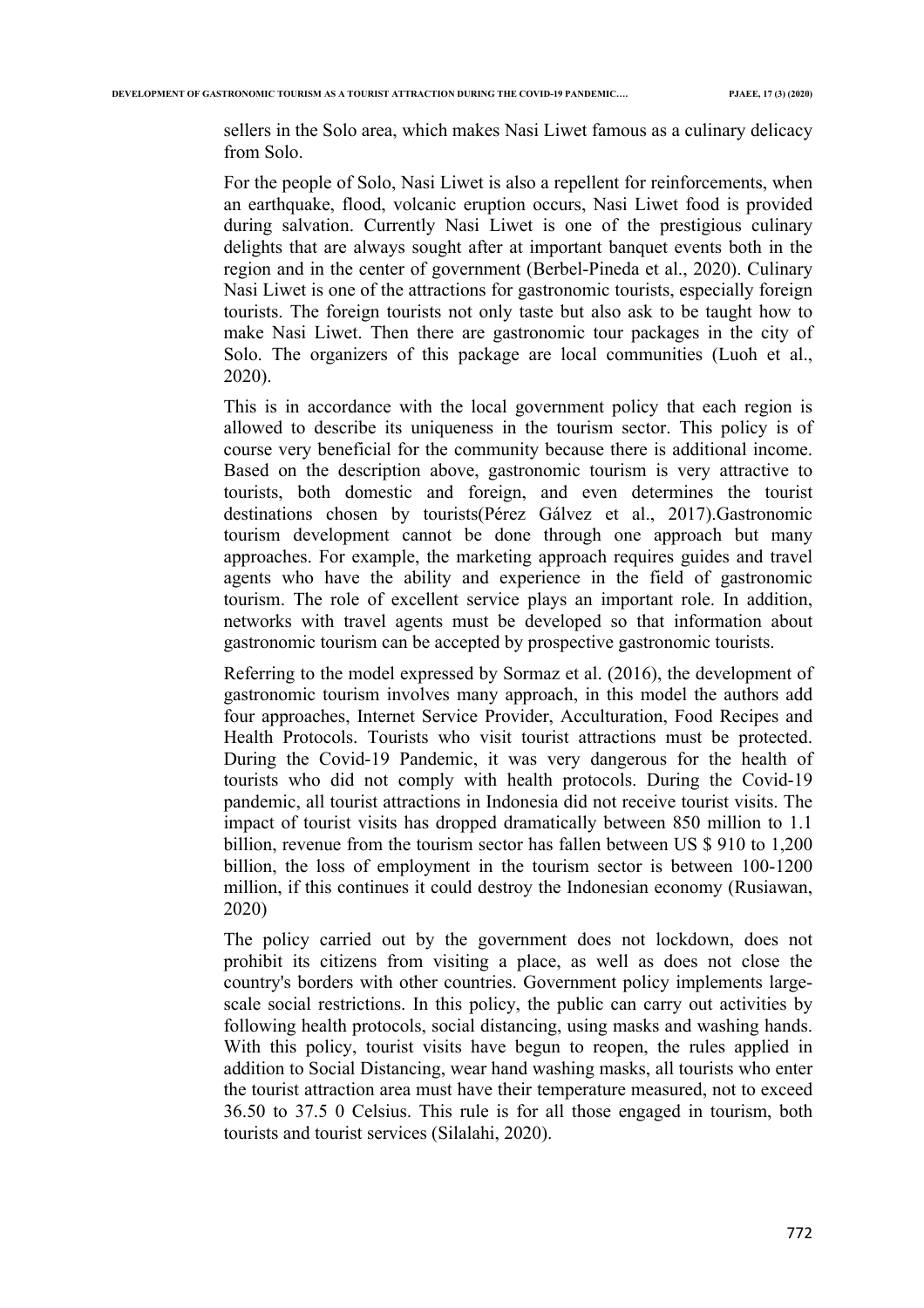

**Figure 2** A multidisciplinary model for the science of gastronomy (Sormaz et al., 2016)

On the other hand, tourists and tour attraction organizers need information about tourist destinations and types of tourism to be offered to potential tourists. The way to convey information that has a wide and fast reach is to use the media website. The support from Internet Service Providers is enormous. The stronger the reach, the message through the website will be delivered immediately. Travel agents can start compiling and offering gastronomic tour packages through their website. Gastronomic tour packages must include a new order to adapt to the Corona 19 virus (new normal) because until now there has not been found a vaccine that prevents the spread of this virus. Innovative measures must be pursued so that travel agents remain productive, by complying with the new normal rules and health protocols, one of which is to avoid mass crowds, even though they bring many tourists to a gastronomic tourist destination (Brandão et al., 2019).

The Central Java government makes gastronomic tourism development regulations, especially traditional culinary which is unique in each region to be developed and packaged as a tourist attraction. The Central Java government's agenda to develop gastronomic tourism is to hold various food / culinary festivals at certain times, for example on Mother's Day, a food festival with the provision of using local raw materials to become prestigious food. It turns out that this is a lot awaited by the public and gastronomic tourists (Yang et al., 2020). The development of gastronomic tourism is addressed by people both in urban and rural areas through innovations in cooking, serving, and selected locations according to the desires of gastronomic tourism. In urban areas, the location of gastronomic tourism that is developing is to use an old building from the Dutch era which was renovated in such a way as to make gastronomic tourists comfortable and enjoy dishes with traditional culinary nuances, as well as acculturated culinary with European food, especially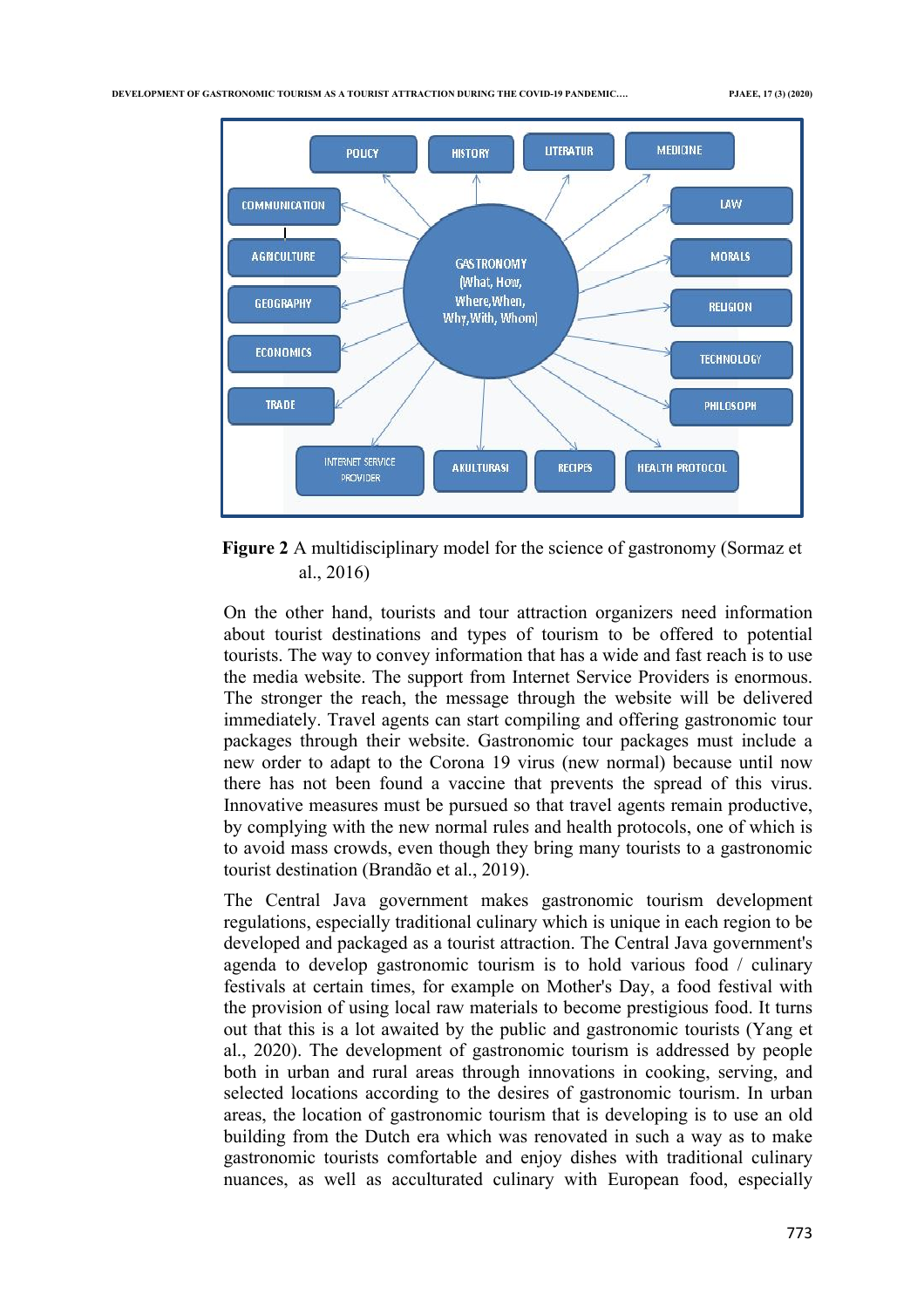Dutch food (Batu & Batu, 2018).Acculturation occurs because of the contact of two cultures, foreign culture and own culture, gradually foreign culture can be accepted by its own culture without eliminating personal culture.

One example of food that has been acculturated with Dutch culture is the Selat Solo culinary, this food consists of vegetables and beef which are called Bestik vegetables. Selat Solo cuisine is not native to Indonesia, the word strait comes from Salad, and Bestik comes from biefstuk "or" steak "is European food. It was first introduced to the nobility in Solo, who found it difficult to accept European types of cuisine, eventually it was modified into Selat Solo. Until now, this food is favored by many people, Selat Solo cuisine is one of the food icons originating from Solo (Firmansyah, 2016).The culinary development in rural areas is very encouraging, rural people develop culinary tours according to their plantation products as well as dishes from fishery products, according to traditional recipes that can be used as opportunities to increase their income. The choice of gastronomic tourist attractions is close to nature, which attracts tourists not only for gastronomic tours but also for nature tours(Lee et al., 2015).

Based on observations, local or traditional Indonesian food can be accepted by foreigners, this can be proven that as long as Indonesia has been controlled by foreign powers for 350 years, this type of local or traditional food does not change both in taste and presentation, even food from foreign countries is acculturated. with traditional Indonesian food. The tourists who used to colonize Indonesia Sporadically, go on gastronomic visits, in areas where they used to live, to enjoy local menus that are often eaten. Gastronomy tourism is a way to protect and introduce a variety of Indonesian culinary to the international community. Although currently a lot of foreign food has entered Indonesia, such as Turkish Kebab, drinks from Thailand, Japanese food, Korean food all with the modern food label that millennials like. However, there are many ways in which Indonesian food is liked by its own people (Kilders et al., 2020).This unique way turned out to attract people's attention to do gastronomic tourism. The key to tourist attraction is the uniqueness felt by tourists. The differentiation of gastronomic tourism depends on the innovations made by gastronomic tourism business actors, which make the same dishes with different tastes. For example, Soto cuisine, almost all cities in Central Java have Soto cuisine but the taste is different from one another. Consumers in this case are gastronomic tourists who can distinguish the same dishes with different tastes. The delicacy of food that he remembers will push back into gastronomic tourist attractions or provide recommendations for potential tourists to visit gastronomic attractions.

Current developments, innovative gastronomic tourist destination locations are designed such as food stalls where all menus are local or traditional with a village atmosphere. The name of Kedai shows a name that is often mentioned in the family such as Kedai Si Mbah, which means Kedai Grandma. It turns out to give a warm feeling to consumers and many tourists who visit the shop. This has become a trend of gastronomic development in Central Java, the development of traditional food by way of traditional presentation, in the short term it is profitable, but in the long term its continuity is not guaranteed. Because other gastronomic tourism businesses imitate the way that is done by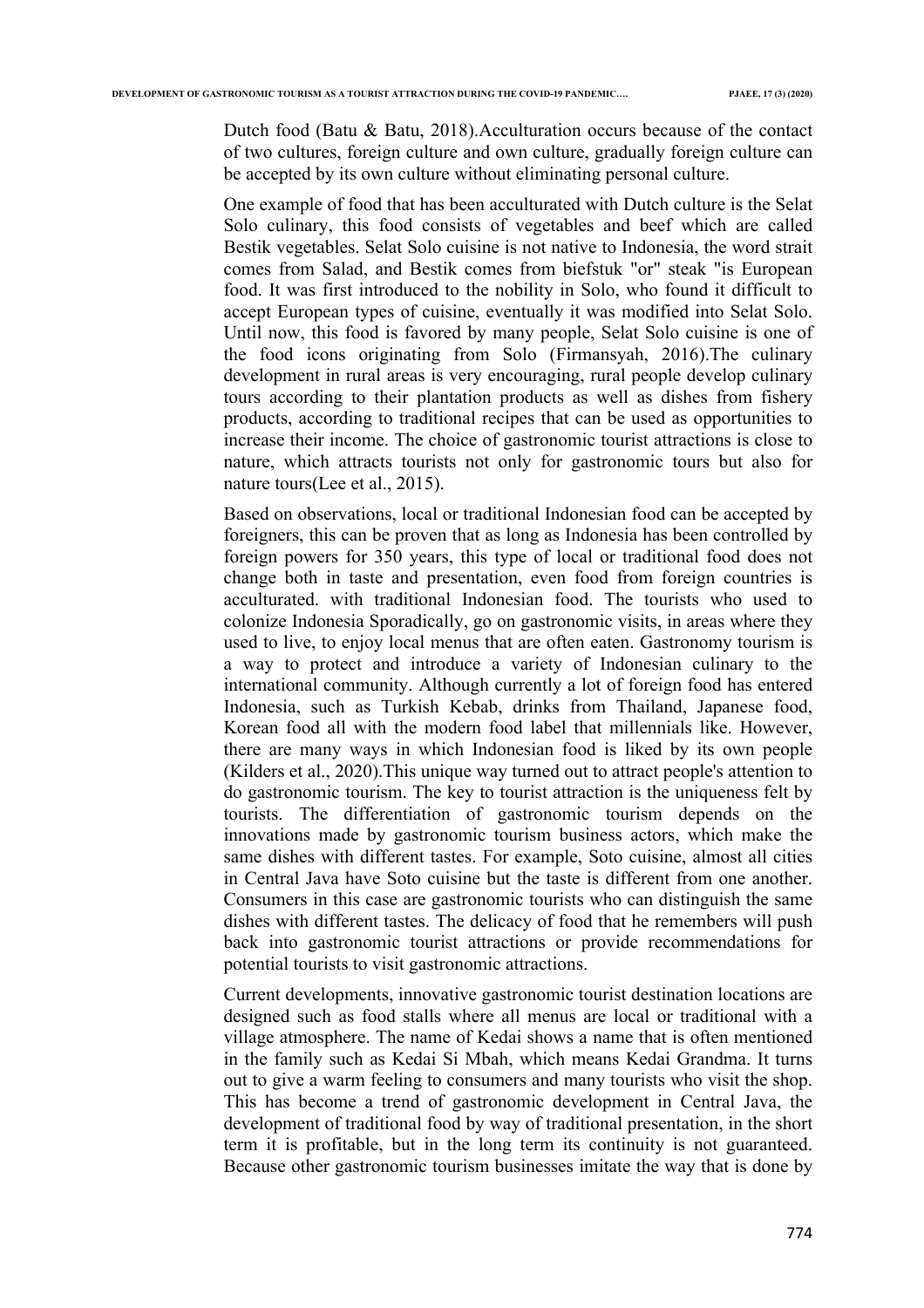the same business, so that there are restaurants that use traditional methods with almost the same recipes and types of food. In order to gain excellence, the role of innovation is very important. M.E.Porter's theory says one generic strategy, Differentiation, can be used to build gastronomic tourism excellence. In building the excellence of a business that is engaged in gastronomic tourism, the strategy by building a distinction between the same products, namely making the product that is owned is more unique than competitors' products, the gastromy tourism business will achieve excellence. The uniqueness of this product must be maintained by always creating new uniqueness through differentiation, diversification or acculturation of food menus in gastronomic tourism (Kaya, 2015)

The covid-19 pandemic faced the implementation of the new normal. It is a challenge for gastronomic tourism managers to keep trying to develop.Travel agents must arrange and modify services to gastronomic tourists in order to comply with the health protocol rules, namely maintaining distance between tourists, using a maker and providing hand sanitizers, as well as a place to wash hands wherever gastronomic tourists are located. Do a Rapid test, Swab test or PCR (Polymerase Chain Reaction) before starting a tour (UNWTO, 2020).Good communication with gastronomic tourism managers must be built, so that the health of tourists is guaranteed, and must be maintained that there are no crowds. Crowds of people facilitate the spread of Covid-19. The role of the Internet Service Provider is very important for the smooth and comfort of gastronomic tourists. Internet Service Provider (ISP) is an institution that provides services to consumers so they can access the internet wherever they are (PORTER, 1999). The existence of this ISP provides opportunities for travel agents to innovate in the form of providing tour packages at any time. Tourists do not have to wait for the holiday season to arrive. Tourists can travel somewhere while still working and can communicate with their colleagues because of the strong Internet Service Provider (ISP).

This opportunity can also be used by people in rural areas who have beautiful natural scenery and traditional culinary delights, by providing a kind of inn or a place to stay that is suitable for work from home (WFH). This innovation can involve the local community, in transportation services, restaurants, tour guides and Internet Service Providers (ISPs). This innovation will be able to encourage gastronomic tourist visits at any time without having to wait for the holiday season.

#### **CONCLUSION**

Ex. Surakarta Residency, has a variety of culinary delights that can be developed as a gastronomic tourist attraction. Gastronomic tourism development involves many approaches. The approach developed in this paper refers to the approach described by Sormaz et al (2016), by adding four approaches, the Internet Service Provider approach, acculturation, cooking recipes and health protocols. The uniqueness of gastronomic tourism is built through acculturation of cuisine, differentiation of recipes and modification of gastronomic tourism management. The benchmark for differentiation of recipes is different recipes for the same type of cuisine. Acculturation of food occurs because there is contact between two different cultures, becoming one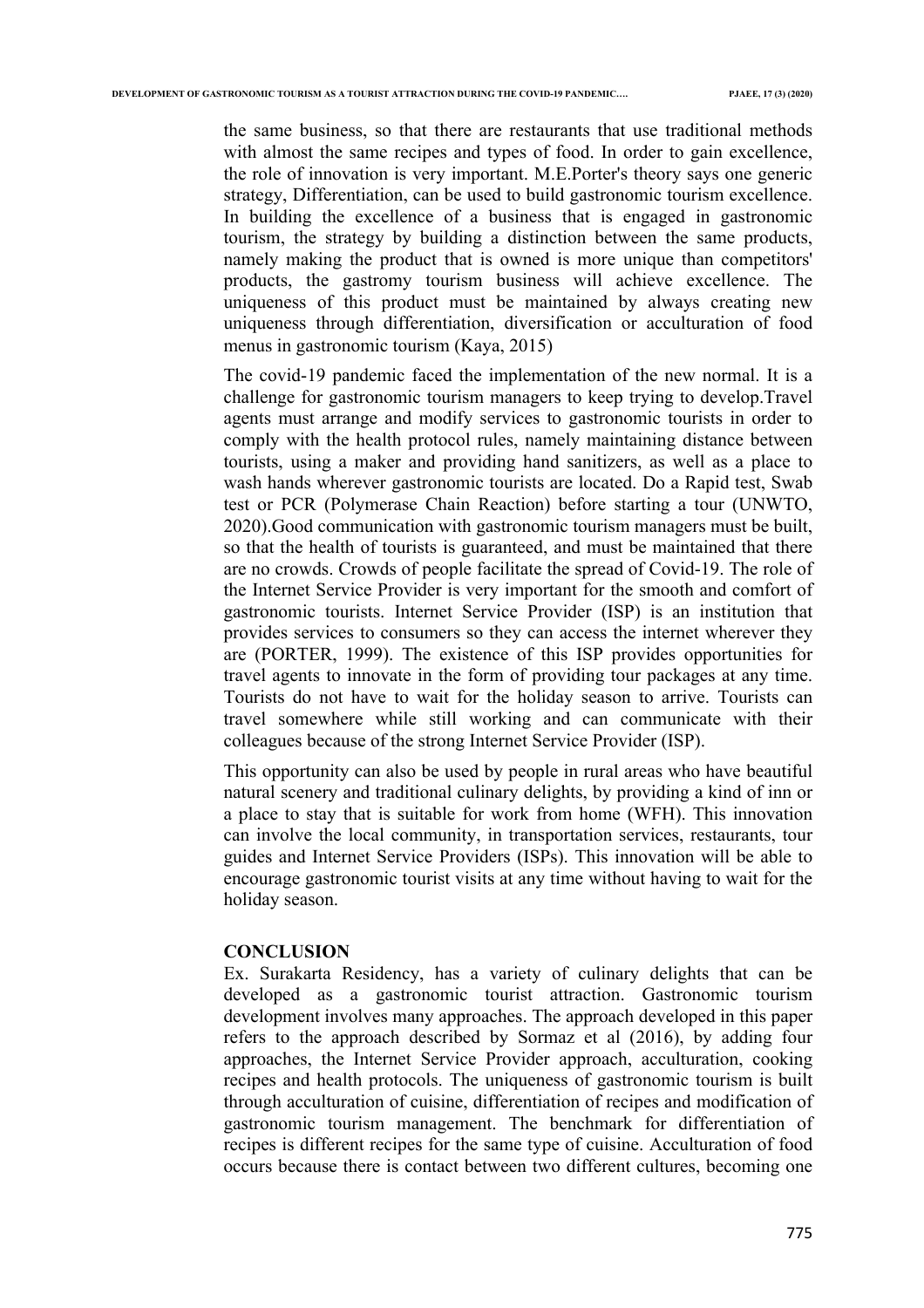in the local culture and can be accepted without destroying one's own culture. Diversification of gastronomic tourism management is carried out So that it can increase gastronomic tourist visits.

# **ACKNOWLEDGMENT**

Gratitude for the presence of Allah SWT, that the writings on the development of gastronomic tourism in Ex. Surakarta Residency have been completed. On this occasion I would like to thank: Dear, Director of Research and Community Service Ministry of Research and Technology / National Agency for Research and Technology for the provision of Applied Research (PTUPT) grants for the 2019 and 2020 fiscal years, Rector of the University of 17 August 1945 (UNTAG) Semarang, Dean of the Faculty of Economics and Business, UNTAG Semarang, Chairman of the Semarang UNTAG Research Institute, All managers of gastronomic tourist attractions in Ex. Surakarta Residency. Hopefully this article is useful and can be a reference in developing gastronomic tourist attraction and future researchers.

#### **REFERENCES**

- Batu, A., & Batu, H. S. (2018). Historical background of Turkish gastronomy from ancient times until today. *Journal of Ethnic Foods, 5*(2), 76–82. https://doi.org/10.1016/j.jef.2018.05.002.
- Berbel-Pineda, J. M., Ramírez-Hurtado, J. M., Palacios-Florencio, B., & Santos-Roldán, L. (2020). Dataset for analyzing the influence of country of origin, gastronomic culture and products evaluation on consumers' shopping intentions. *Data in Brief, 33*, 106320. https://doi.org/10.1016/j.dib.2020.106320.
- Besra, E. (2012). Potensi Wisata Kuliner Dalam Mendukung Pariwisata Di Kota Padang. *Jurnal Riset Akuntansi Dan Bisnis, 12*, 74–101.
- Brandão, F., Breda, Z., & Costa, C. (2019). Innovation and internationalization as development strategies for coastal tourism destinations: The role of organizational networks. *Journal of Hospitality and Tourism Management, 41*(xxxx), 219–230. https://doi.org/10.1016/j.jhtm.2019.10.004
- Fauzyah, R., & Franzia, E. (2018). Motion Graphic Promosi Pasar Papringan Di Temanggung, Jawa Tengah. *Jurnal Dimensi DKV Seni Rupa Dan Desain, 3*(2), 159. https://doi.org/10.25105/jdd.v3i2.3602.
- Firmansyah, R. (2016). Konsep Dasar Asimilasi dan Akulturasi dalam Pembelajaran Budaya. https://www.researchgate.net/publication/ 311718551\_Konsep\_Dasar\_Asimilasi\_Akulturasi\_dalam\_Pembelajara n\_BUDAYA.
- González Santa Cruz, F., Choque Tito, J., Pérez-Gálvez, J. C., & Medina-Viruel, M. J. (2019). Gastronomic experiences of foreign tourists in developing countries. The case in the city of Oruro (Bolivia). *Heliyon, 5*(7), 1–8. https://doi.org/10.1016/j.heliyon.2019.e02011.
- Gunawan, I. (2016). Kualitatif. *Pendidikan, 27*. http://fip.um.ac.id/wpcontent/uploads/2015/12/3\_Metpen-Kualitatif.pdf.
- Hamilton, A. B., & Finley, E. P. (2020). Reprint of: Qualitative methods in implementation research: An introduction. *Psychiatry Research*, 283 (November 2019), 112629. https://doi.org/10.1016/ j.psychres.2019.112629.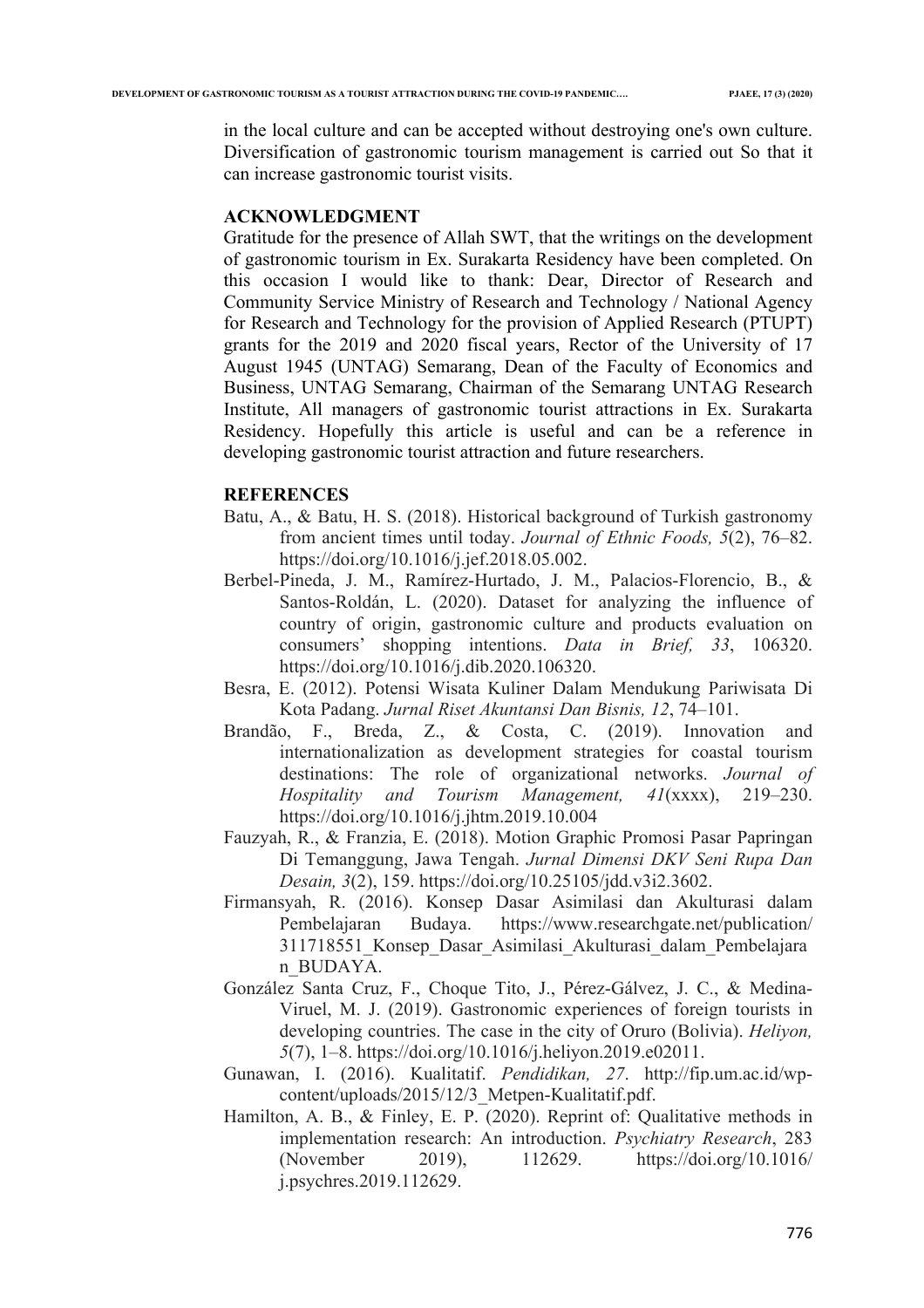- Kaya, N. (2015). Corporate Entrepreneurship, Generic Competitive Strategies, and Firm Performance in Small and Medium-sized Enterprises. *Procedia - Social and Behavioral Sciences, 207*, 662–668. https://doi.org/10.1016/j.sbspro.2015.10.136.
- Kemenkes RI. (2020). Keputusan menteri kesehatan republik indonesia nomor hk.01.07/menkes/328/2020 tentang panduan pencegahan dan pengendalian. *Keputusan Menteri Kesehatan Republik Indonesia Nomor Hk.01.07/Menkes/413/2020 Tentang Pedoman Pencegahan Dan Pengendalian Coronavirus Disease 2019 (Covid-19), 2019.*
- Kilders, V., Caputo, V., & Liverpool-Tasie, L. S. O. (2020). Consumer ethnocentric behavior and food choices in developing countries: The case of Nigeria. *Food Policy, September*, 101973. https://doi.org/10.1016/j.foodpol.2020.101973.
- Lee, A. H. J., Wall, G., & Kovacs, J. F. (2015). Creative food clusters and rural development through place branding: Culinary tourism initiatives in Stratford and Muskoka, Ontario, Canada*. Journal of Rural Studies, 39,* 133–144. https://doi.org/10.1016/j.jrurstud.2015.05.001
- Luoh, H. F., Tsaur, S. H., & Lo, P. C. (2020). Cooking for fun: The sources of fun in cooking learning tourism. *Journal of Destination Marketing and Management, 17 (July 2019)*, 100442. https://doi.org/10.1016/ j.jdmm.2020.100442.
- Michael E.Porter. (1987). *Strategi Bersaing* (G. Hutauruk (ed.); 1987th ed.). Perbit Erlangga.
- Pérez Gálvez, J. C., López-Guzmán, T., Cordova Buiza, F., & Medina-Viruel, M. J. (2017). Gastronomy as an element of attraction in a tourist destination: the case of Lima, Peru. *Journal of Ethnic Foods, 4*(4), 254–261. https://doi.org/10.1016/j.jef.2017.11.002.
- Porter, M. (1999). How Information Gives You Competitive Advantage: The Information Revolution Is Transforming the Nature of Competition. In *Knowledge and Special Libraries*. Butterworth-Heinemann. https://doi.org/10.1016/b978-0-7506-7084-5.50007-5.
- Purwaning Tyas, A. S. (2017). Identifikasi Kuliner Lokal Indonesia dalam Pembelajaran Bahasa Inggris. *Jurnal Pariwisata Terapan, 1*(2), 38. https://doi.org/10.22146/jpt.24970.
- Rusiawan, W. (2020). *Pengarusutamaan Sektor Pariwisata dan Ekonomi Kreatif dalam Pemulihan Ekonomi Pasca Pandemi Covid-19.*
- Silalahi, A. (2020). Perubahan Pola Hidup Pada Situasi Covid-19 Adaptasi Pada Pola Hidup Normal Baru. *Researchgate.Net, May,* 1–10. https://doi.org/10.13140/RG.2.2.10961.76646.
- Sormaz, U., Akmese, H., Gunes, E., & Aras, S. (2016). Gastronomy in Tourism*. Procedia Economics and Finance, 39*(November 2015), 725– 730. https://doi.org/10.1016/s2212-5671(16)30286-6
- Sugiyono. (2014). *Metode Penelitian Manajemen* (Np. Setiyawarni, SH (ed.); 3rd ed.). ALFABETA,CV. sugiyono\_1953@yahoo.com
- UNWTO. (2020). International Tourist Numbers Down 65% in First Half of 2020, Unwto Reports. *World Tourism Barometer, 18*(5), 1–36. https://www.unwto.org/news/international-tourist-numbers-down-65 in-first-half-of-2020-unwto-reports.
- Yang, F. X., Wong, I. K. A., Tan, X. S., & Wu, D. C. W. (2020). The role of food festivals in branding culinary destinations. *Tourism Management*